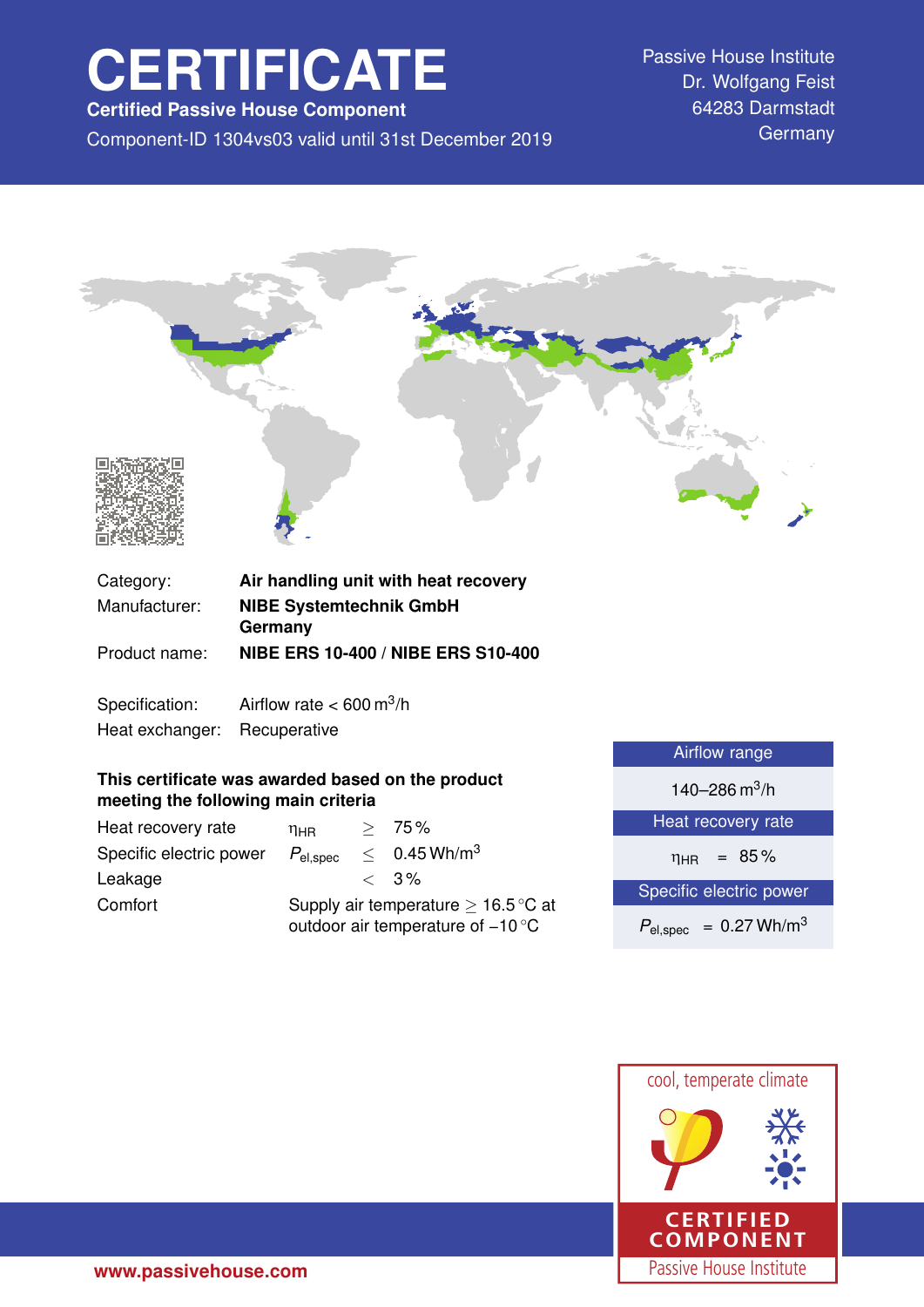**NIBE Systemtechnik GmbH** Am Reiherpfahl 3, 29223 Celle, Germany  $\hat{z}$  +49 5141 7546 0 |  $\boxtimes$  [info@nibe.de](mailto:info@nibe.de) |  $\hat{z}$  <http://www.nibe.de> |

## **Passive House comfort criterion**

At an outdoor air temperature of - 10  $\degree$ C a supply air temperatur higher than 16,5  $\degree$ C is achieved by use of an addtional external electric preheater. The criterion is therefore met.

#### **Efficiency criterion (heat recovery rate)**

The effective heat recovery rate is measured at a test facility using balanced mass flows of the outdoor and exhaust air. The boundary conditions for the measurement are documented in the testing procedure.

$$
\eta_{HR} = \frac{(\theta_{ETA} - \theta_{EHA}) + \frac{P_{el}}{\dot{m} \cdot c_p}}{(\theta_{ETA} - \theta_{ODA})}
$$

**With** 

- $\eta_{HR}$  Heat recovery rate in %
- θ*ETA* Extract air temperature in ◦C
- θ*EHA* Exhaust air temperature in ◦C
- θ*ODA* Outdoor air temperature in ◦C
- *P*el Electric power in W
- *m˙* Mass flow in kg/h
- $c_p$  Specific heat capacity in W h/(kg K)

Heat recovery rate  $n_{\text{HR}} = 85\%$ 

## **Efficiency criterion (electric power)**

The overall electrical power consumption of the device is measured at the test facility at an external pressure of 100 Pa (50 Pa, respectively, for the intake and outlet). This includes the general electrical power consumption for operation and control but not for frost protection.

**EXECUTE:** Specific electric power  

$$
P_{\text{el,spec}} = 0.27 \text{ Wh/m}^3
$$

## **Efficiency ratio**

The efficiency ratio provides information about the overall energy performance of the respective ventilation unit. It specifies the achieved reduction in ventilation heat losses by using a ventilation unit with heat recovery rather than without.

> Efficiency ratio  $\epsilon_1$  = 0.67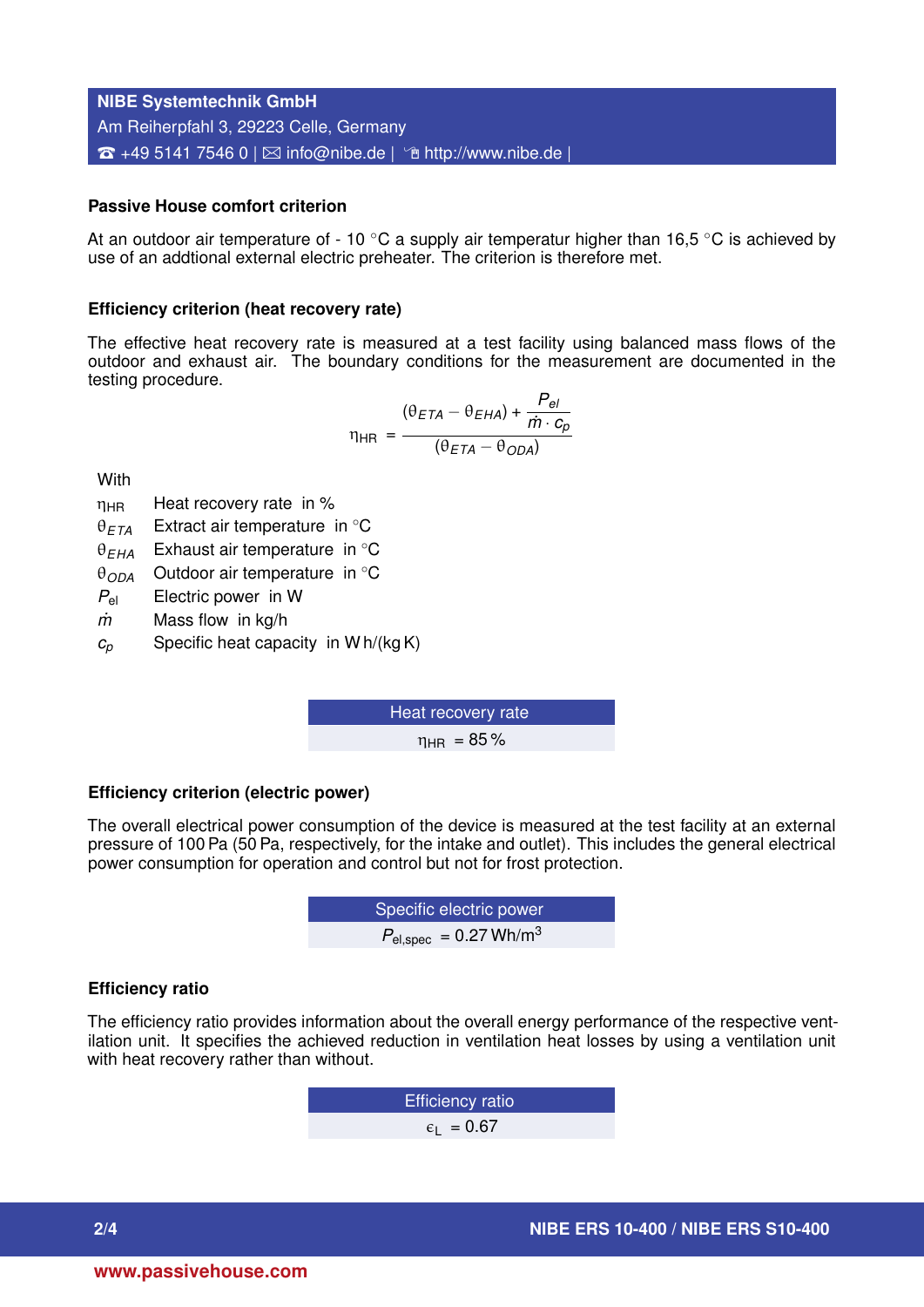## **Leakage**

The leakage airflow must not exceed 3 % of the average airflow of the unit's operating range.

| Internal leakage | <b>External leakage</b> |
|------------------|-------------------------|
| 1.24 $%$         | 0.61%                   |

## **Settings and airflow balance**

It must be possible to adjust the balance of airflows at the unit itself (either between the exhaust and the outdoor airflows or between the supply and the extract airflows, if the unit is respectively placed inside or outside of the insulated thermal envelope of the building).

- This unit is certified for airflow rates of  $140-286 \text{ m}^3/\text{h}$ .
- $\blacksquare$  Balancing the airflow rates of the unit is possible.
- The user should have at least all the following setting options:
	- $\checkmark$  Switching the system on and off.
	- $\checkmark$  Synchronized adjustment of the supply and extract airflows to basic ventilation (70–80%), standard ventilation (100 %) and increased ventilation (130 %) with a clear indication of the current setting.
- $\blacksquare$  The device has a standby power consumption of 4.50 W. The target value of 1 W was exceeded. The device should be equipped with an additional external switch so that it can be disconnected from the mains, if required.
- After a power failure, the device will automatically resume operation.

## **Acoustical testing**

The required limit for the sound power level of the device is 35 dB(A) in order to limit the sound pressure level in the installation room. The sound level target value of less than 25 dB(A) in living spaces and less than 30 dB(A)in functional spaces must be ensured by installing commercial silencers.The following sound power levels are met at an airflow rate of 286 m $^3$ /h:

|           | Duct           |            |              |              |
|-----------|----------------|------------|--------------|--------------|
| Device    | <b>Outdoor</b> | Supply air | Extract air  | Exhaust air  |
| 53.5dB(A) | 49.2 $dB(A)$   | 68.5dB(A)  | 53.6 $dB(A)$ | 65.7 $dB(A)$ |

- The unit does not fulfil the requirements for the sound power level. The unit must therefore be installed acoustically separated from living areas.
- $\blacksquare$  One example of suitable silencers for supply and extract air ducts is mentioned in the detailed test report or can be obtained from the manufacturer. It is recommended to identify suitable silencers for each individual project.

## **Indoor air quality**

This unit is equipped with following filter qualities by default:

| Outdoor air filter | Extract air filter |
|--------------------|--------------------|
| F7                 | G4                 |